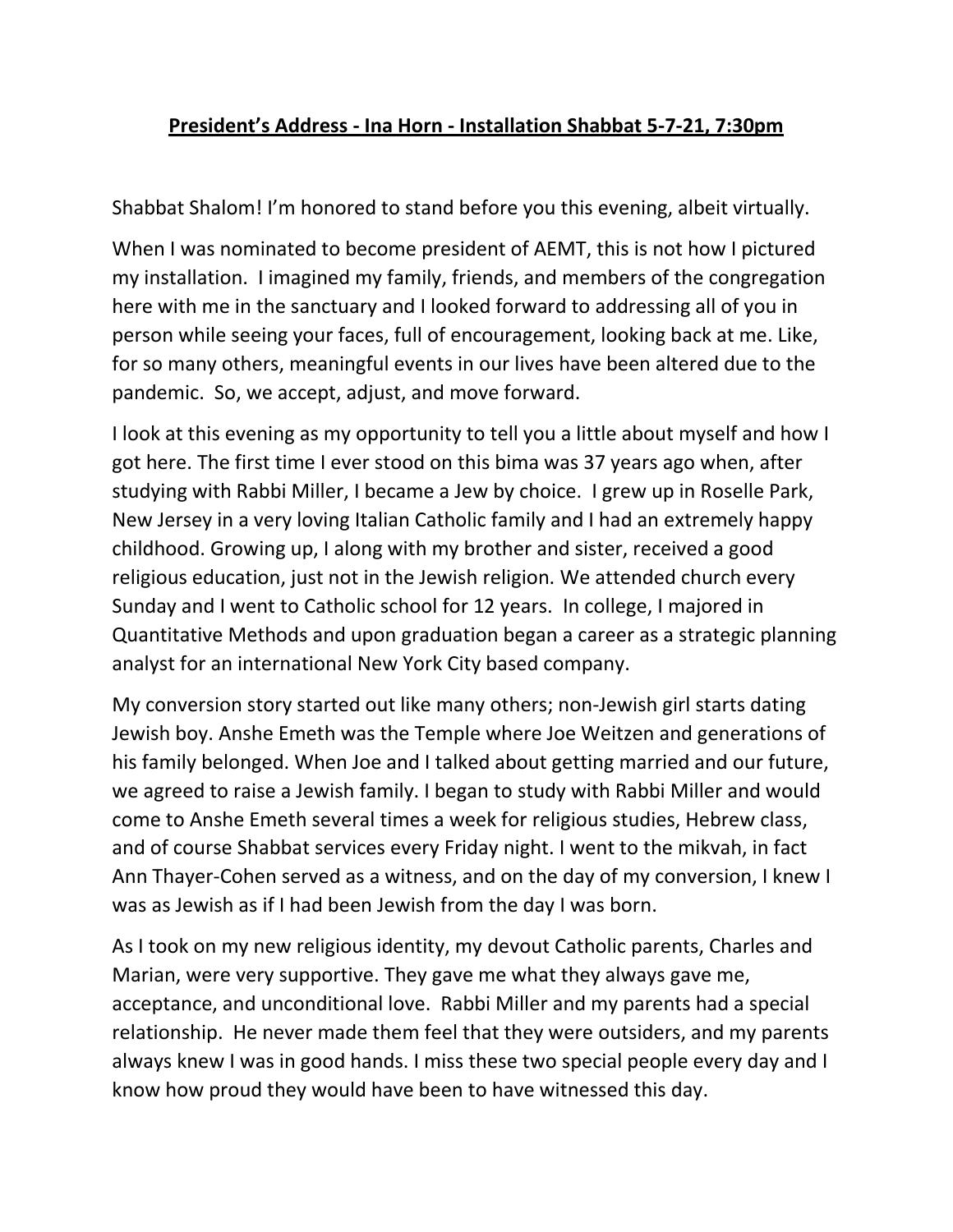Joe and I started our life together here in the Anshe Emeth community. We went on to have two wonderful children, Justin and Merin. I credit my mother-in-law, Paula Weitzen, and her mother Blanche Nathan, both long time members of the Temple, for teaching me how to be a good Jewish mother. Judaism became my way of life and Joe and I started our own family traditions. I enjoyed hosting Shabbat dinners and holiday celebrations. I knew that I had made it when my mother-in-law told me that **my** potato latkes were "the best she's ever eaten!" Through the years, my connection to Judaism and Anshe Emeth grew stronger. I felt that I had found my way home, a place that was already deeply familiar to me.

I began to embrace my Jewish identity in many ways. In my early married life, I became active in the Middlesex County section of National Council of Jewish Women and through the years held various leadership positions there. I met some of my dearest friends through this organization and together we participated in community service and social action events. I gave up my New York City job to spend more time with my two young children, and became a teacher at a local Jewish pre-school, where I taught for over 20 years. One of my proudest accomplishments was enriching the lives of so many young children by bringing Jewish values and lessons to life in the classroom.

Life doesn't always turn out the way you think it will, surely the pandemic has taught us that, but I learned that lesson a long time ago. When my marriage with Joe ended, my life took a detour but my love for Judaism did not. You might be surprised at how many people asked me if I would remain Jewish after my marriage ended. Truth is, Anshe Emeth remained a spiritual rock in my life.

As fate would have it, as one door closed another door opened. One day I received a call from my dear friend, Sara Levine, who said she wanted me to meet a fellow Anshe Emeth Board of Trustees member; his name was Gerry Horn. Sara introduced us in the hallway of the Temple religious school while waiting to pick up our children, and we soon started dating. Eventually, we were married here in the sanctuary by Rabbi Miller, and I became stepmother to Gerry's two children, Dana and Josh. Sadly, Dana and Josh's mother, Robin, passed away a short time after Gerry and I married, and our family went through a challenging period.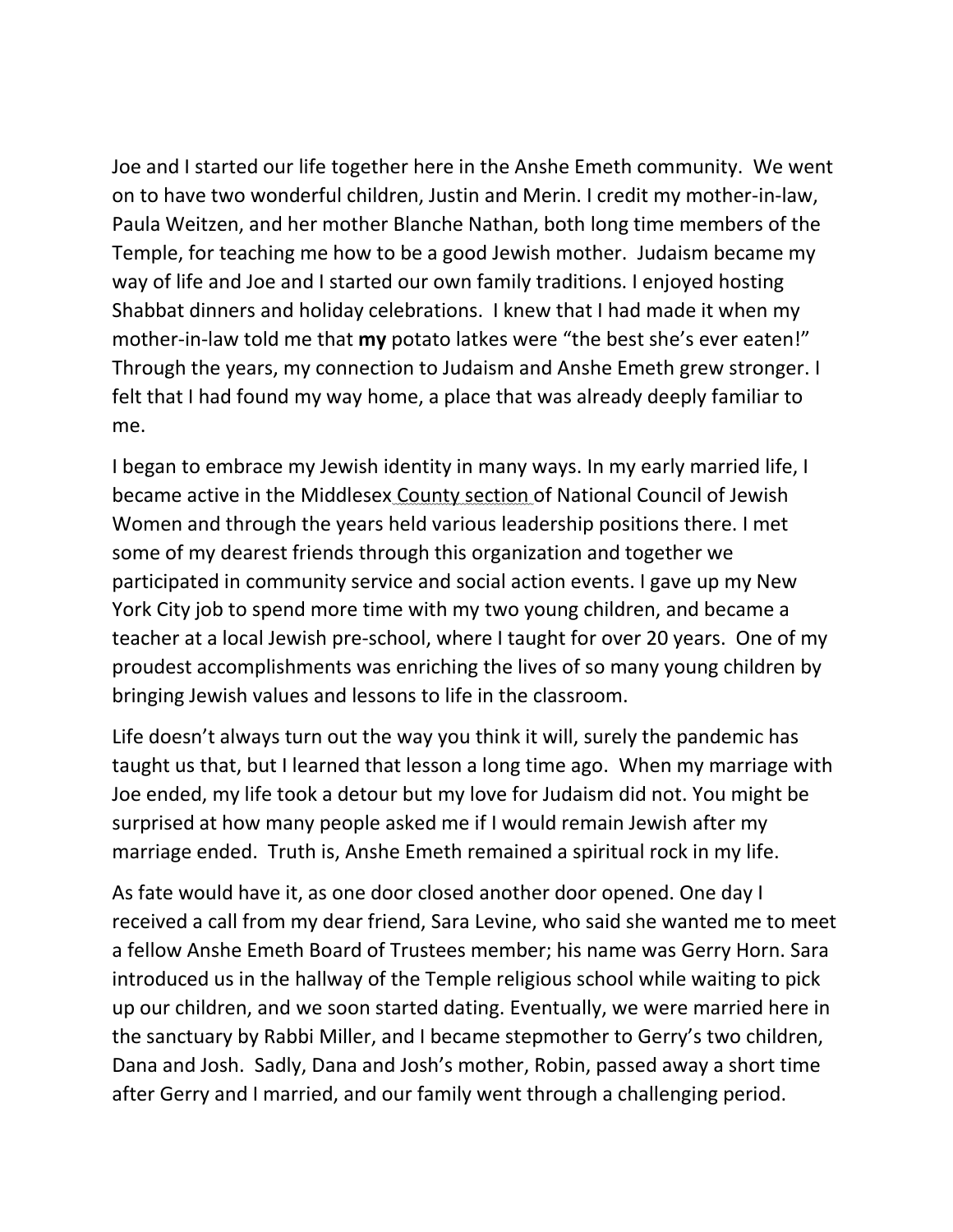Gerry and I worked hard to blend our families, with four children ranging in age from 8 to 18, and through the trials and tribulations of doing so, Anshe Emeth remained a source of strength in our lives. In reality, Anshe Emeth has been with us through good times and in difficult times, including all of our life cycle events baby namings, bar and bat mitzvahs, weddings, and funerals.

Gerry and I have been happily married now for 25 years. Our kids formed close sibling relationships with one another and have grown into caring and responsible adults. Looking back over the years, some of my fondest memories are of our holiday tables filled with family and friends. Everyone was welcome including members from my non-Jewish family, my ex-husband, and former in-laws. You see, titles such as "ex", "step" and the like were not important and quickly fell away. We opened our home and included all. That is what being Jewish meant to me.

Like for many of you, Rabbi Bennett Miller has played a pivotal role in my Jewish journey. In addition to what he taught me about Judaism, he also taught me many life lessons. I feel so fortunate to have had him as not only my Rabbi but also as a trusted friend and mentor. His wisdom and guidance have gotten me through some tough times in my life, but he's also been with me through life's most wonderful celebrations including officiating at the marriages of Justin and Leigh and Merin and Dave and more recently the bris of my grandson, Benjamin. He has had a personal relationship in the lives of five generations of my family. Of particular significance, and following in my footsteps, was when my daughter-inlaw, Leigh, studied with Rabbi Miller for **her** conversion. I genuinely believe his impact on my life will stay with me forever and I thank him for starting me on this path nearly 40 years ago.

I've known Rabbi Bazeley since he came to Anshe Emeth nine years ago as Assistant Rabbi. When Rabbi Miller decided to take emeritus status, I was fortunate, along with David Levine, to co-chair the search committee that resulted in Rabbi Bazeley becoming our Senior Rabbi. Through the years, I've come to know him as an innovative, creative, and caring man who has a wonderful way of connecting and engaging with the congregation. His spiritual leadership, especially during the challenges of the pandemic, has kept Anshe Emeth strong and a place of meaning and purpose. Rabbi Bazeley, I am certain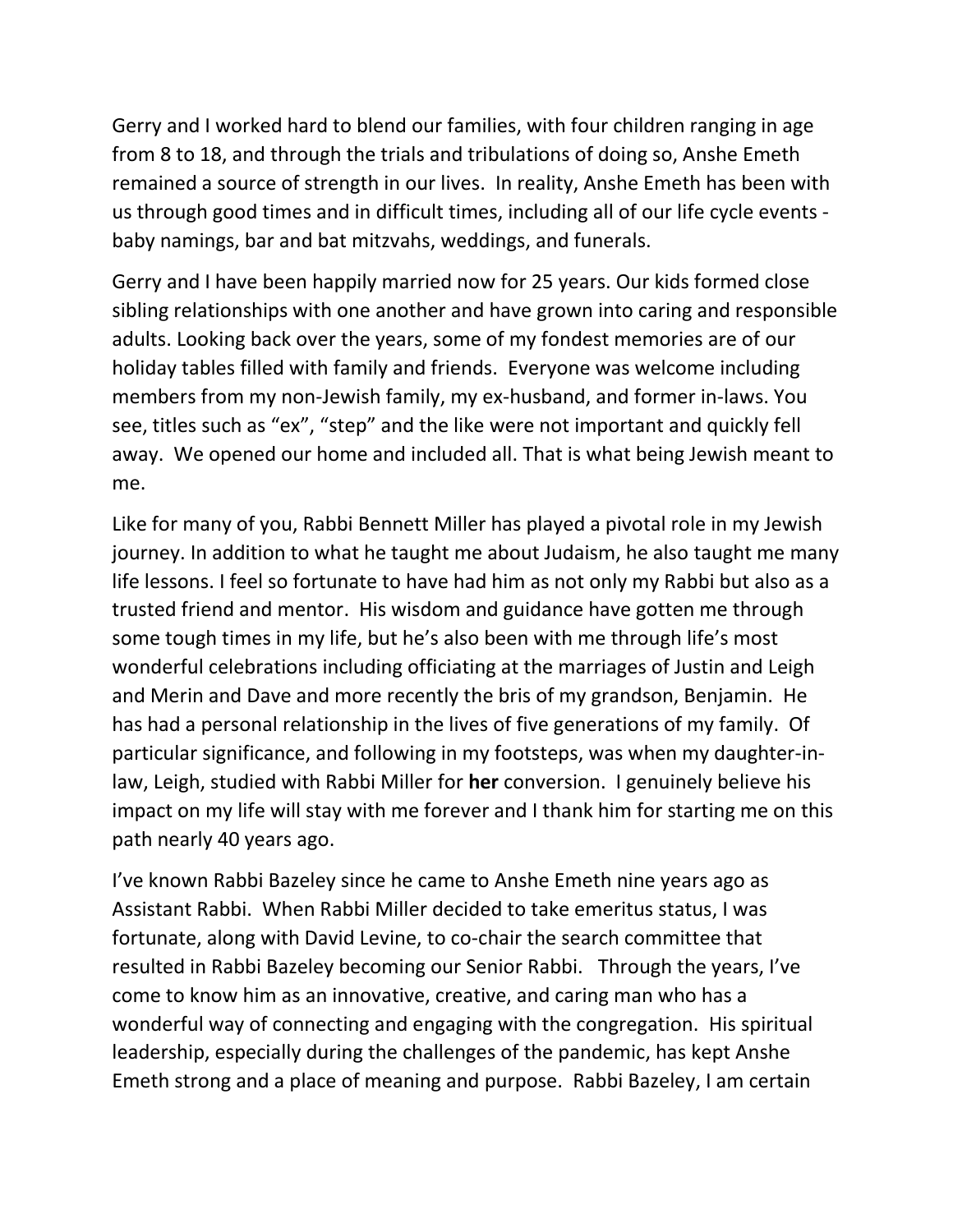that you will continue to inspire us, lead us, and guide us with your wisdom and vision for many years to come. I look forward to working with you even more closely as well as deepening our friendship during my term as President.

Though I have only known Rabbi Maya Glasser a short time, I feel fortunate to have worked with her on the Religious School Committee,to have learned from her sermons, and to have listened to her beautiful singing voice during her time at Anshe Emeth. Thank you, Rabbi Glasser for the valuable contributions you have made to our congregation, and best of luck in your new position in Jacksonville, Fl.

I first met Cantor Mark Stanton when he came in for an interview and, to my house for dinner, a few days before the pandemic shut down everything. Cantor, I am happy….to finally stand on the bima with you in person this evening. Thank you for the amazing job you have been doing of connecting with the congregation and beautifully leading us in prayer.

Since I joined the Board of Trustees in 2012, I have witnessed the tremendous commitment and dedication that our Executive Director, Heather Kibel has for Anshe Emeth. She plays a critical role in helping the Temple manage the mounting challenges that all synagogues face while allowing Temple leadership to focus on their core functions. Thank you, Heather, for all you do. With you as our Executive Director, I know that Anshe Emeth continues to be in excellent and caring hands.

Without question, it has been a difficult time to be in a leadership position. David Levine, our outgoing President rose to the challenge during his term over the past two years. David, you have left big shoes for me to fill, and I mean that both literally and figuratively. Thank you for your guidance and support on my journey to reach this memorable day. Your friendship means the world to me, and I know that I will always be able to turn to you as well as to all of our past presidents for advice and counsel.

I am fortunate to have the talents of Allison Warzala and Dave Snyder as  $1<sup>st</sup>$  and 2<sup>nd</sup> Vice Presidents. I congratulate them, the Officers, and the rest of the Board and I look forward to what the future brings as we work as a team together.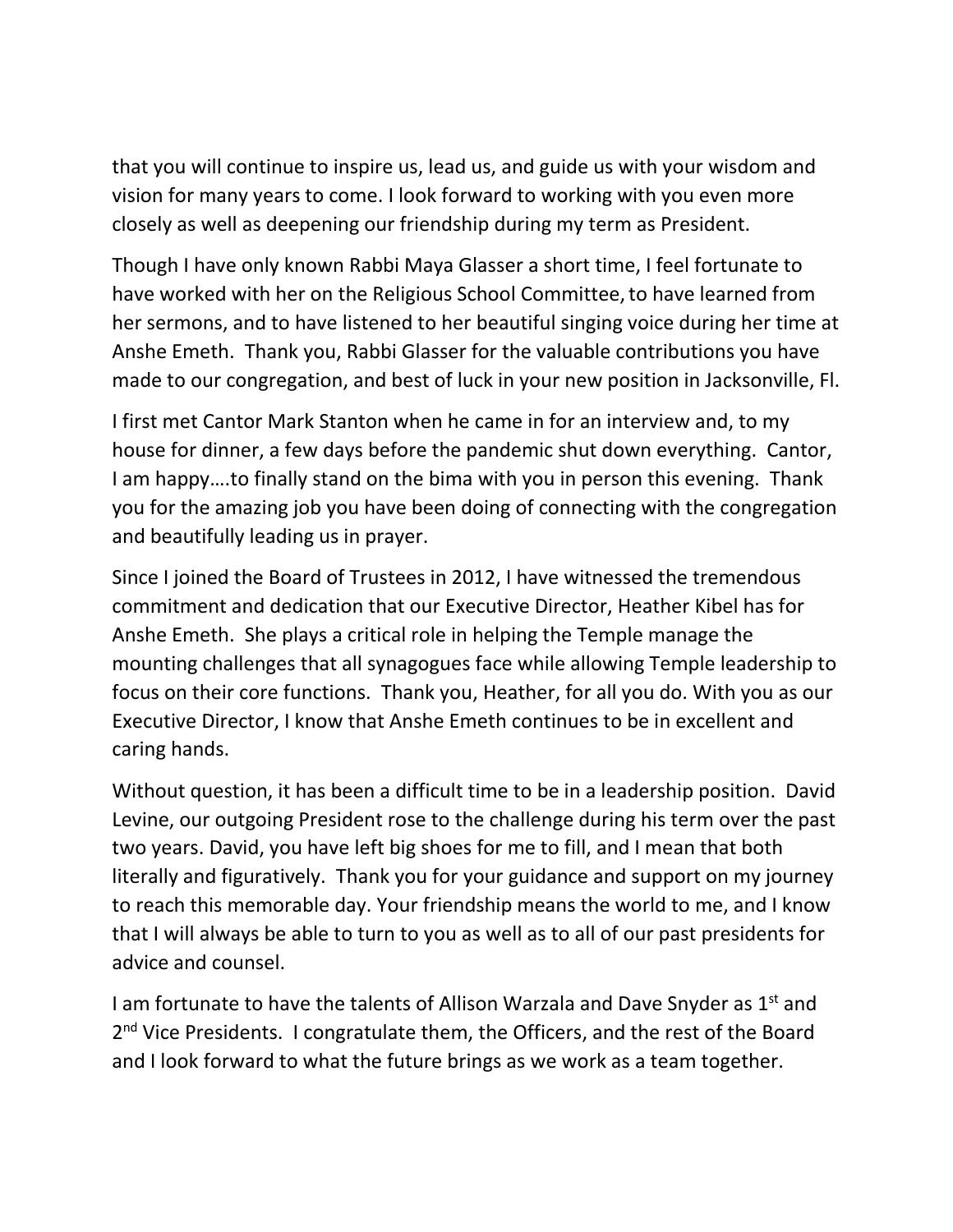The Temple building holds rich family history for me. It's hard to have been away from here for the past 15 months. As I arrived today and made my way up to the sanctuary, I made it a point to pass by the various tributes that grace the walls of the building. From the beautiful mosaic holding treasured family keepsakes, the memorial plagues on walls and pews, and even the stained-glass window here in the sanctuary with my children's great grandfather and great uncle's names on it, they are all very dear to my heart and even though they are voiceless, they speak to me all the time and are a source of comfort, especially during this precarious time.

This Temple shines when the pews are filled with people, when the choir is singing and when you need to circle the building to find a place to park. And while we have all been quarantining in our own homes over the past year or so, we all know that this is also our home. Although we had to keep our distance, the pandemic helped to bring us closer together. This can be seen with our streaming Shabbat services, creative educational programs and most importantly with our virtual onegs and social gatherings.

Certainly, the pandemic will have a lasting effect on our Temple community going forward. We are dreaming of this year's High Holy Day services and know that no matter how different they may look, the essence of the Days of Awe will surely be captured. There are so many unknowns, but I am confident that the decisions made by our clergy, professional staff and lay leaders will continue to make Anshe Emeth flourish.

I would not be here today if it were not for the endless and loving support of my husband Gerry. I also thank my wonderful children, Dana, Josh, Melissa, Justin, Leigh, Merin and Dave and my grandchildren, Melanie, Hazel, Benjamin, and Mia who continue to inspire me. I love you all! I also thank **you**, the congregants, and supporters of Anshe Emeth; you are the essence of this synagogue!

As the new president of Anshe Emeth, I am committed to helping to ensure our Temple's continued fiscal health and transparency, articulating our commitment to promote inclusivity, updating our technology without sacrificing our warm and welcoming atmosphere, and to a safe re-opening while observing public health and safety practices.